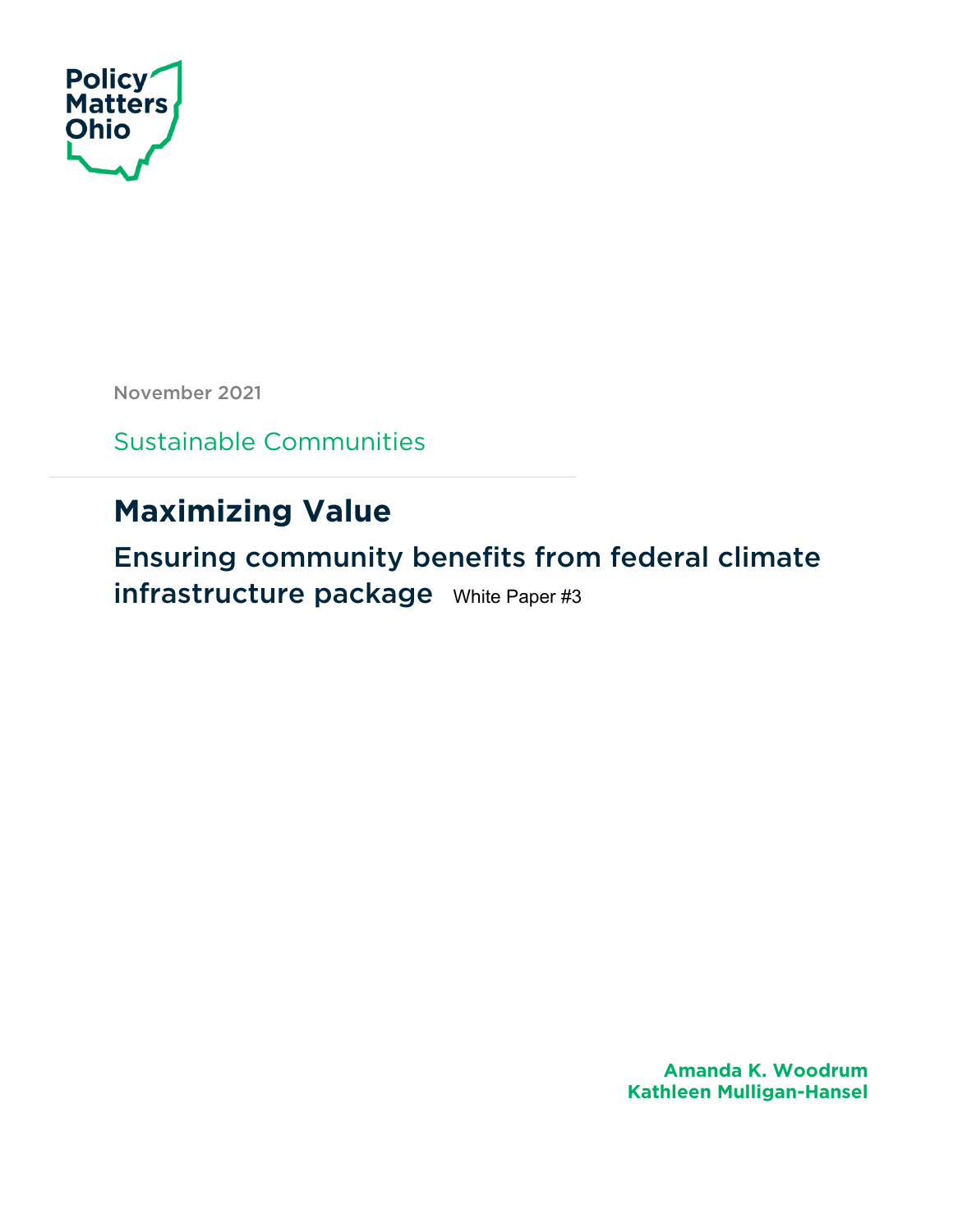

### **Introduction**

For the past century, the Heartland of America has powered the economic prosperity of this

nation. Yet many former steel and coal communities have been left behind.

The Heartland of America the Midwest and Appalachia deserves a Climate Infrastructure Plan that builds local wealth and creates good union jobs in the region and beyond.

With the right federal investment in the region's infrastructure, Congress now has the opportunity to put the region's skills and resources to work building a 21st Century economy.

Transforming the region will require significant federal investment. These investments, if done right, can create hundreds of thousands of jobs in the region. The table above illustrates that a \$23.6 billion federal investment into Ohio, Pennsylvania,

| <b>Sector</b>                                                                                                                                                                                | <b>Annual Investment</b> | Jobs Created* |
|----------------------------------------------------------------------------------------------------------------------------------------------------------------------------------------------|--------------------------|---------------|
| Repair the damage from the last century<br>Plug orphan oil & gas wells, reclaim aban-<br>doned mine lands, repair dams & levees,<br>repair leaks in gas pipelines                            | \$2.7<br>billion         | 20,000        |
| <b>Modernize the electric grid</b><br>Upgrade the grid, e.g., with underground<br>power lines, distributed generation and<br>utility-scale renewable energy                                  | \$4.2<br>billion         | 297,000       |
| <b>Create universal broadband access</b><br>Bring fast, affordable, reliable broadband<br>to rural areas & city neighborhoods                                                                | \$2.4<br>billion         | 12,000        |
| <b>Grow clean, efficient manufacturing</b><br>Repurpose shuttered coal plants for<br>energy efficient manufacturing, become<br>a leader in sustainable production                            | \$2.6<br>billion         | 37,000        |
| <b>Build a more sustainable transportation system</b><br>Public transit expansion and upgrades,<br>including rail; expand access to electric<br>vehicles and EV charging stations            | \$2.3<br>billion         | 37,000        |
| <b>Relaunch the Civilian Conservation Corps</b><br>Update 1930s CCC to restore forests & water-<br>ways, repair damaged lands, and create path-<br>ways to meaningful careers in the process | \$9.5<br>billion         | 119,000       |
|                                                                                                                                                                                              | \$23.6 billion 523,000   |               |

and West Virginia could alone create more than a half million jobs. For the past century, the Heartland of America has powered the economic prosperity of this nation. Yet many former steel and coal communities have been left behind.

The Heartland of America—the Midwest and Appalachia—deserves a Climate Infrastructure Plan that builds local wealth and creates good union jobs in the region and beyond. With the right federal investment in the region's infrastructure, Congress now has the opportunity to put the region's skills and resources to work building a 21st Century economy. Transforming the region will require significant federal investment. These investments, if done right, can create hundreds of thousands of jobs in the region. The table above illustrates that a \$23.6 billion federal investment into Ohio, Pennsylvania, and West Virginia could alone create more than a half million jobs.

### **Community and Labor Requirements**

Climate infrastructure investments, as laid out above, should be designed to maximize their benefits to communities and workers – with federal policies in place that enable community input and accountability on how the money is spent; ensure jobs created come with good wages, health care, and retirement benefits; coal industry workers are prioritized for new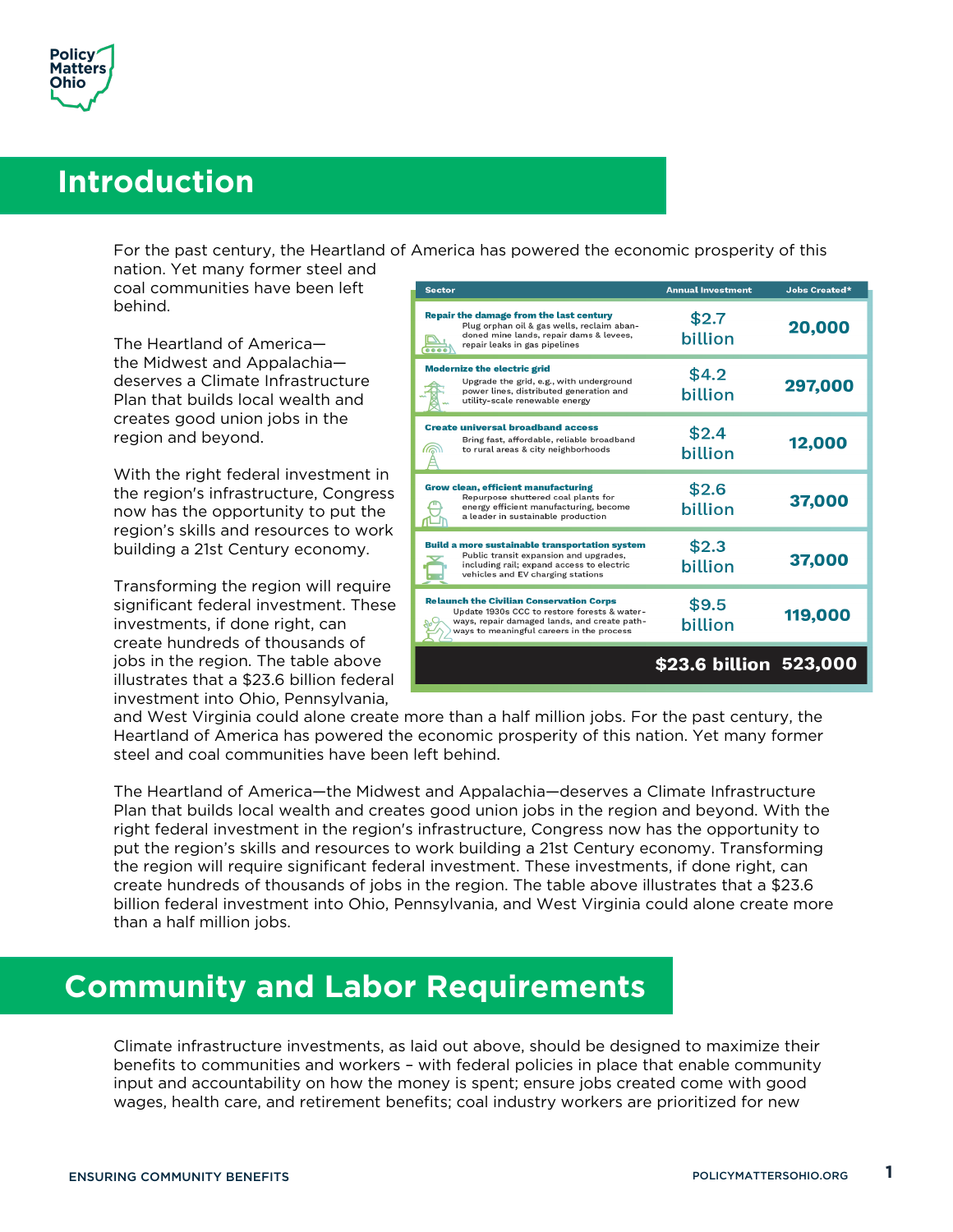

opportunities WITHIN the region; career pathways are paved for women, Black, Indigenous, and other workers of color into good union jobs; and paid on-the-job training opportunities are provided. To accomplish these ends, and build local wealth, federal dollars should come with both community and labor standards designed to:

- 1. Maximize creation of good union jobs
- 2. Target benefits of job creation to impacted workers and communities left behind
- 3. Ensure successful implementation, tracking, reporting and accountability.

### **Maximize Creation of Good Union Jobs**

Maximize creation of good union jobs by Requiring Project Labor Agreements on all construction projects receiving more than \$100,000 in federal funds and that have a total project value of at least \$1,000,000. Project Labor Agreements are collective bargaining agreements between unions and contractors for a construction project, lasting the duration of the project. They typically incorporate wage and benefit requirements among other protections that support job quality and the community.

#### **CINCINNATI MODEL**

#### Cincinnati Solar Procurement Project (Cincinnati, 2017)

Using the local purchasing power enabled by the State of Ohio's Community Choice Aggregation policy, the City of Cincinnati issued a Request for Proposals (RFP) for a 25-MegaWatt solar project in order to help meet the electricity demands of the City Cincinnati and its residents, while moving closer to the City's goal of becoming 100% renewable by 2035 and avoiding energy cost increases for the city. The City provided a guarantee of energy purchase, and the RFP gave bidders the option to use city property or private property to meet its goal, making the project low-risk for investors. The contract was awarded to Creekwood Energy Partners in partnership with Hecate Energy and Generate Capital. Importantly, the Request for Proposals required:

- 1. Bidders to enter into a Project Labor Agreement with the City that would set wages, healthcare and retirement benefits, and apprenticeship utilization requirements. The final project included an 80% Ohio resident requirement for employment.
- 2. Businesses were required to submit an "MBE/WBE Inclusion Packet" or a notarized statement committing to inclusion goals and a basic requirement of at least 4% of the contract be performed by minority business enterprises (MBE), women business enterprises (WBE), or small business enterprises (SBE), whether through the contractor, subcontractors or in partnership with them.

Current Status: The RFP resulted in a contract with the Creekwood Energy Team for the development of 100MW of solar. The project is expected to be completed and fully online in 2021.

Source: https://cityrenewables.org/wpcontent/uploads/2020/08/CRA\_Cincinnati\_Case-Study.pdf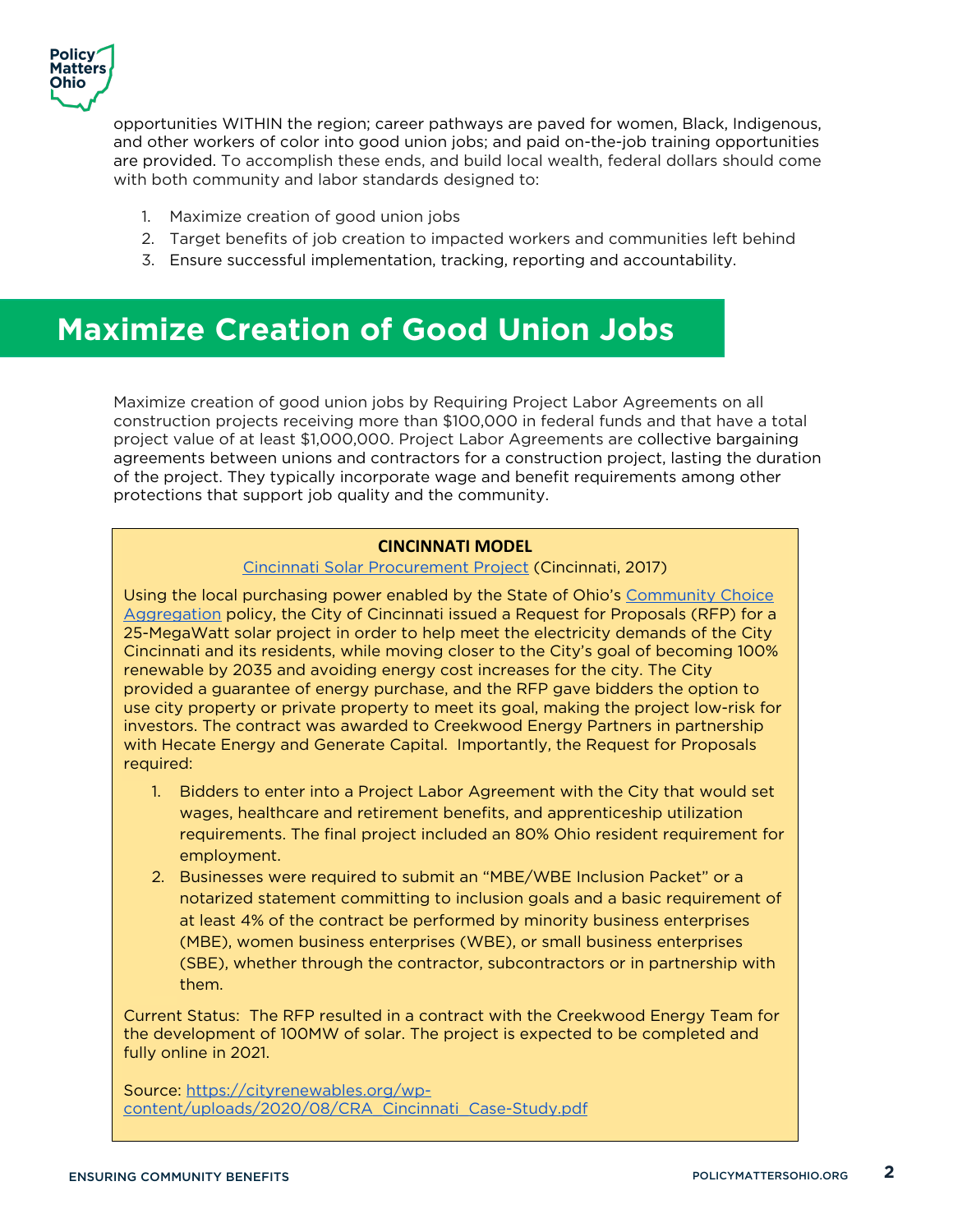

## **Promote Opportunity AND Job Quality**

Promote opportunity and job quality in manufacturing, retail and service jobs that result from public investments. Whether its construction, manufacturing, retail, or service work, the real objective of public policy should be to ensure jobs created within new and expanding clean energy sectors and other sustainable industries are good union jobs that come with familysustaining wages. Developers, organizations, and employers, in exchange for receipt of significant federal subsidies, can be required to adopt labor peace agreements for manufacturing, retail and service sector jobs created, meaning companies agree not to oppose efforts by their workers to form a union to bargain collectively; and, to take measures to ensure the workforce reflects the diversity of the community.

#### **National Model:** *Requirements for End-Use Jobs* The Oakland Army Base (Oakland, 2012) *Model for redevelopment of shuttered coal plants and former steel facilities*

The Oakland Army Base is a redevelopment project converting a decommissioned Army Base into a warehouse and logistics center for the Port of Oakland. In 2012, the contract went to developer ProLogis under a Lease Disposition and Development Agreement.<sup>1</sup> Thanks largely to the efforts of the Revive Oakland Coalition, all parties to the contract agreed to undertake a Community Benefit Agreement.<sup>1</sup> At the time of the agreement, the project was expected to produce 2,800 construction jobs and 2,000 permanent positions. The *agreement established a local and disadvantaged hire requirement, wage standards and oversight mechanisms*. Significantly, it secured standards *not only for the construction jobs during project development, but also for the more permanent employment at the warehouse and logistics center*. The provisions are outlined below.

- 1. The agreement requires hiring practices to ensure community residents and disadvantaged groups benefit. The hiring process requires employers to notify a jobs center designated by the city of available openings. Employers must consider and "make best efforts" to fill positions with residents and disadvantaged workers referred through the job center.
- 2. Employers are expected to hire at least 50% residents and 25% disadvantaged workers for on-site jobs annually and are required to pay damages of \$5,000 per job short of this threshold.
- 3. The agreement also requires 20% of project work hours be completed by apprentices, and that 25% of those hours be completed by disadvantaged workers.
- 4. In addition, while this CBA is not explicitly union-affiliated, all four agreements provide for compatibility with union agreements. These provisions provide support for union rights and bolster the pathway for entrance into union careers for residents and disadvantaged groups.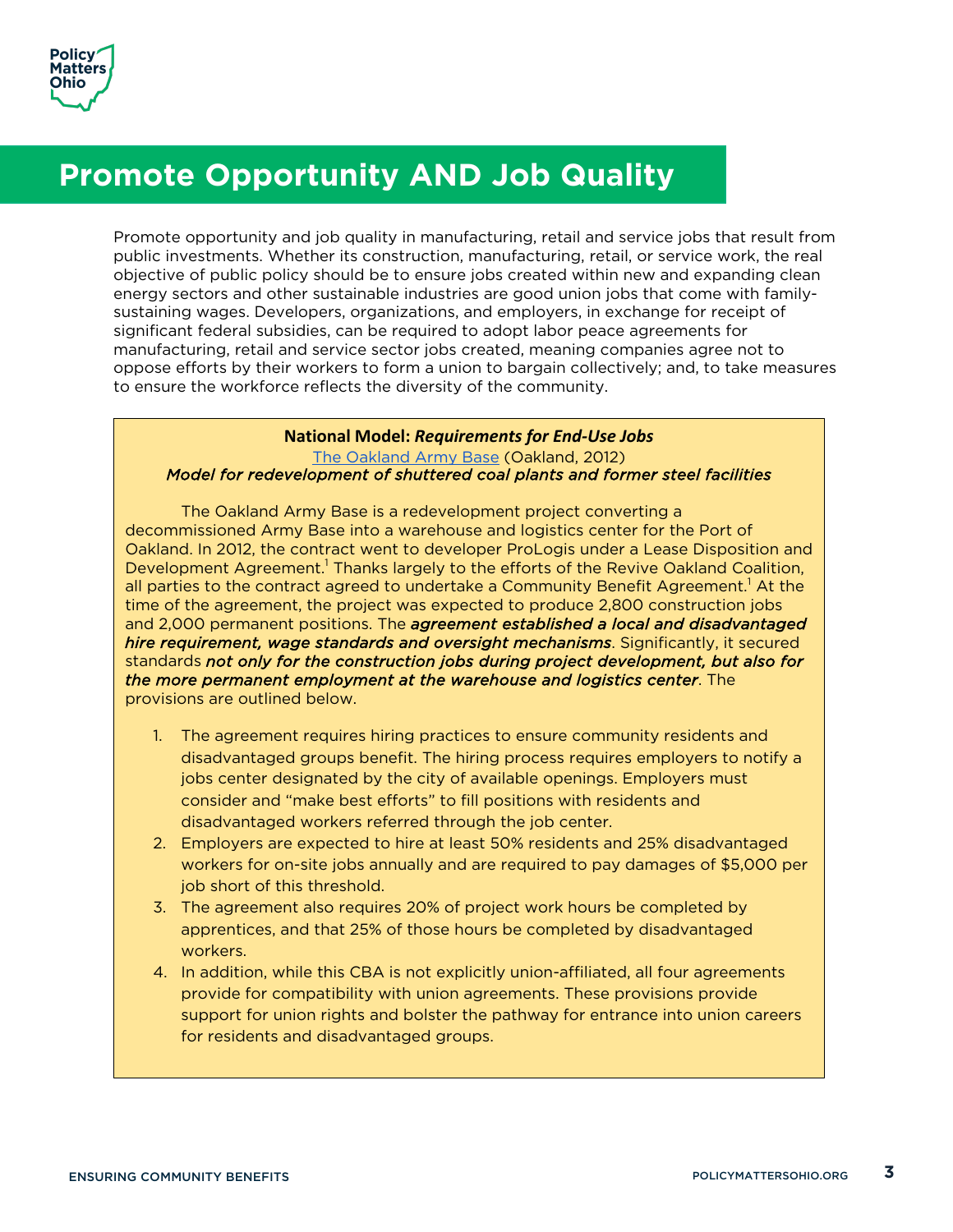

## **Target Opportunity to Impacted Workers, Communities Left Behind**

Target benefits of job creation to impacted workers and communities previously left behind. The workforce can pivot to meet the needs of our 21st century economy. We need to recognize that workers in extractive industries—mine workers, union electricians, laborers, and other trades in Appalachia—have foundational skills that remain critically important in the work needed. Coal industry workers should be targeted for new opportunities created from public investments. Jobs created from public investments should also give priority in hiring and training to coal workers, as well as women, Black, Indigenous and other workers of color shut out by past discrimination in hiring, education, or opportunity. The new economy must be built on basic principles of justice, equity, and inclusion. Other communities have made these values real through targeted community benefit agreements and policies.

*Publicly-funded projects should be required to have a targeted hire program and a firstsource referral system*. The targeted hire program should identify categories of workers, residing within a 75-mile radius, to be prioritized for job opportunities created through this legislation. Require 20% of work hours be completed by apprentices in registered apprenticeships or locally-based apprenticeship readiness programs, with at least half of those work hours completed by workers from targeted hiring programs.

When *defining the targeted hiring categories*, the following groups should be considered:

- Extraction economy workers ready to pivot to climate infrastructure opportunities;
- Black, Indigenous, and workers of color;
- Women and gender non-binary persons
- Residents from census tracts with high rates of poverty or un/under employment;
- People with record of recent receipt of public assistance or homelessness;
- People coming out of the criminal justice system;
- Participants in Apprenticeship Readiness programs sanctioned through North America's Building Trades Unions, or registered through a state's pre-apprenticeship program system using the Multi-Craft Core Curriculum (MC3).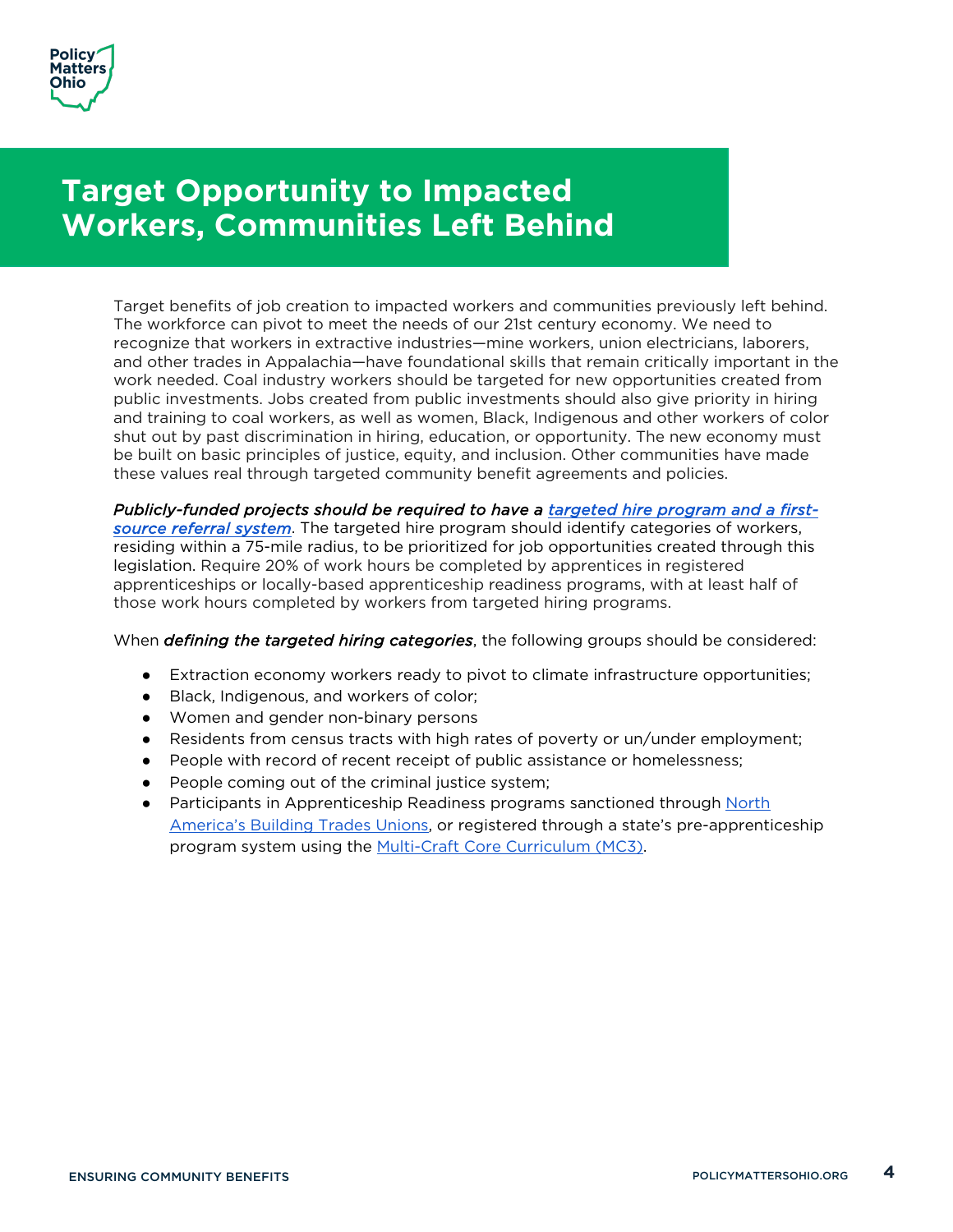

#### **National Model: First-Source Hiring System** The "Staples" CBA<sup>1</sup>

The Los Angeles Sports and Entertainment District was a billion dollar multipurpose development project that included plazas for restaurant and retail business, a 7,000 person theater, a convention center extension, a hotel, and a permanent high rise housing complex. In May of 2001, the Figueroa Corridor Coalition for Economic Justice negotiated a community benefit agreement with the City of Los Angeles and the developer of the project, L.A. Arena Land Company and Flower Holdings, LLC. The agreement is often referred to as the "Staples" CBA due to the project's proximity to the Staples Center sports arena, built by same developer. Some of its notable provisions include living wage requirements, prioritization of low-income individuals for hiring, affordable housing requirements, and developer-provided funding for a local hiring referral system, recreation and parking areas for local residents. The labor provisions in the Staples Agreement consist of:

- A *First Source Hiring Policy* considers "Targeted Job Applicants" first. In this agreement, low-income individuals residing within close proximity to the project were prioritized for hiring.
- This agreement set out an aggressive goal of 50% hire of the targeted population (no penalties for failure to achieve this goal if employer made good faith efforts otherwise)
- To create a pipeline of targeted workers, the developer provided seed funding to a local non-profit to create a *First Source Referral System*.

Source: Agreement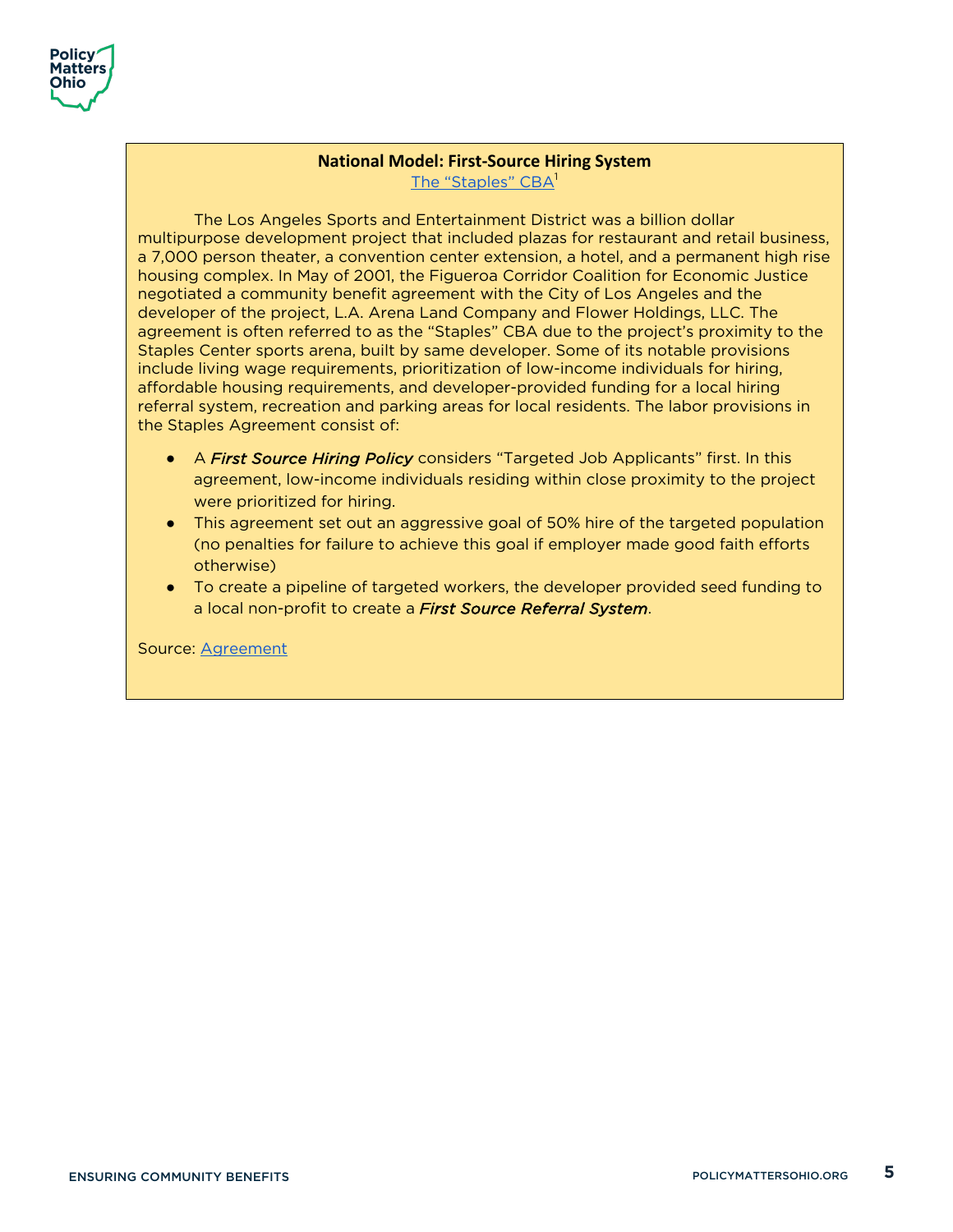

### **Ohio Model: Building Futures** Quality pre-apprenticeship program

The Building Futures Program is a pre-apprenticeship program run as a partnership between Franklin County, Ohio, the Columbus/Central Ohio Building and Construction Trades Council, and the Columbus Urban league. The program runs for 12 weeks and is designed to help individuals from low-income backgrounds overcome barriers and access the building trades, and the middle-income wages and benefits those trades come with. The program includes not only the development of trade skills, but also life skills such as financial literacy. After the completion of the program, participants can join an affiliated trade which includes bricklaying, carpentry, cement masonry, drywall finishing, electricians, glaziers, and others. Participants alternate between classroom learning and on-the-job training. Graduates are also able to demonstrate they went to work every day and on time, and they take instruction well.

The program includes:

- 1. *Recruiting, Screening, Pre*-*testing*. Recruitment efforts target women, minorities, and other disadvantaged populations. The community-based organizations involved were purposely selected to help the project target women, minorities, and otherwise disadvantaged populations.
- 2. *Credit and Non*-*credit Classroom Programming*, beginning with Basic Skills Remediation (4 weeks), such as Life/Employability Skills, basic math, reading, and writing designed to prepare participants for the rigors of apprenticeship exams. Remedial training is followed by Basic Skills Development, including technical core skills, employment skills, and more math/English, and Basic Skills Enhancement (4 weeks), which includes workplace preparation, basic skills for the construction Industry, OSHA safety training, and college math.
- *3. Trade*-*specific paid internship*
- 4. *Supplemental Services*. The vast majority of participants receive supplemental services such as access to transportation, child care, dependent care, emergency housing, work clothing or uniforms, licensing or testing fees, medical and healthcare supportive services, needs related payments, stipends, and case management.
- *5. Apprenticeship program placement for graduates*

Current Status: This program is still operational. Source: https://columbusconstruction.org/building-futures/